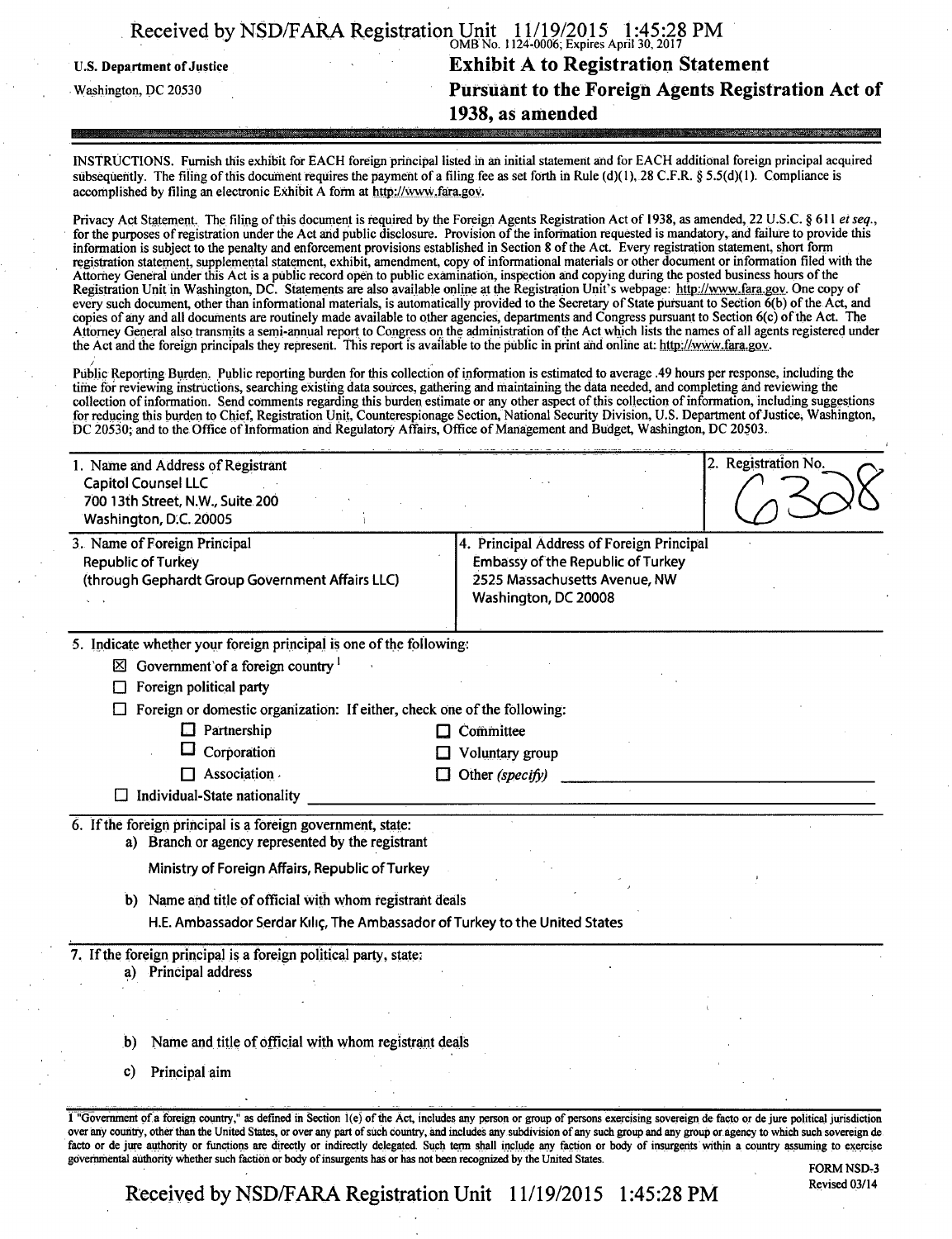# **Received by NSD/FARA Registration Unit 11/19/2015 1:45:28 PM**

8. If the foreign principal is not a foreign government or a foreign political party: a) State the nature of the business or activity of this foreign principal.

b) Is this foreign principal:

| Supervised by a foreign government, foreign political party, or other foreign principal         | Yes $\Box$ No $\Box$       |
|-------------------------------------------------------------------------------------------------|----------------------------|
| Owned by a foreign government, foreign political party, or other foreign principal              | Yes $\Box$ No $\Box$       |
| Directed by a foreign government, foreign political party, or other foreign principal           | Yes $\Box$ No $\Box$       |
| Controlled by a foreign government, foreign political party, or other foreign principal         | $Yes \Box No \Box$         |
| Financed by a foreign government, foreign political party, or other foreign principal           | Yes $\Box$ No $\Box$       |
| Subsidized in part by a foreign government, foreign political party, or other foreign principal | Yes $\square$ No $\square$ |

*9. Explain fully all items answered "Yes" in Item 8(b). (If additional space is needed, a fall insert page must be used.)* 

10. If the foreign principal is ah organization and is not owned or controlled by a foreign government, foreign political party or other foreign principal, state who owns and controls it.

**f** 

#### **EXECUTION**

In accordance with 28 U.S.C. § 1746, the undersigned swears or affirms under penalty of perjury that he/she has read the information set forth in this Exhibit A to the registration statement and that he/she is familiar with the contents thereof and that such contents are in their entirety true and accurate to the best of his/her knowledge and belief.

| Date of Exhibit A    | ---<br>$1.444$ $1.44$<br>Name and Title | Signature      |         |
|----------------------|-----------------------------------------|----------------|---------|
| November 18,<br>2015 | Jim McCrery, Partner                    | /s/Jim McCrery | eSigned |

**Received by NSD/FARA Registration Unit 11/19/2015 1:45:28 PM**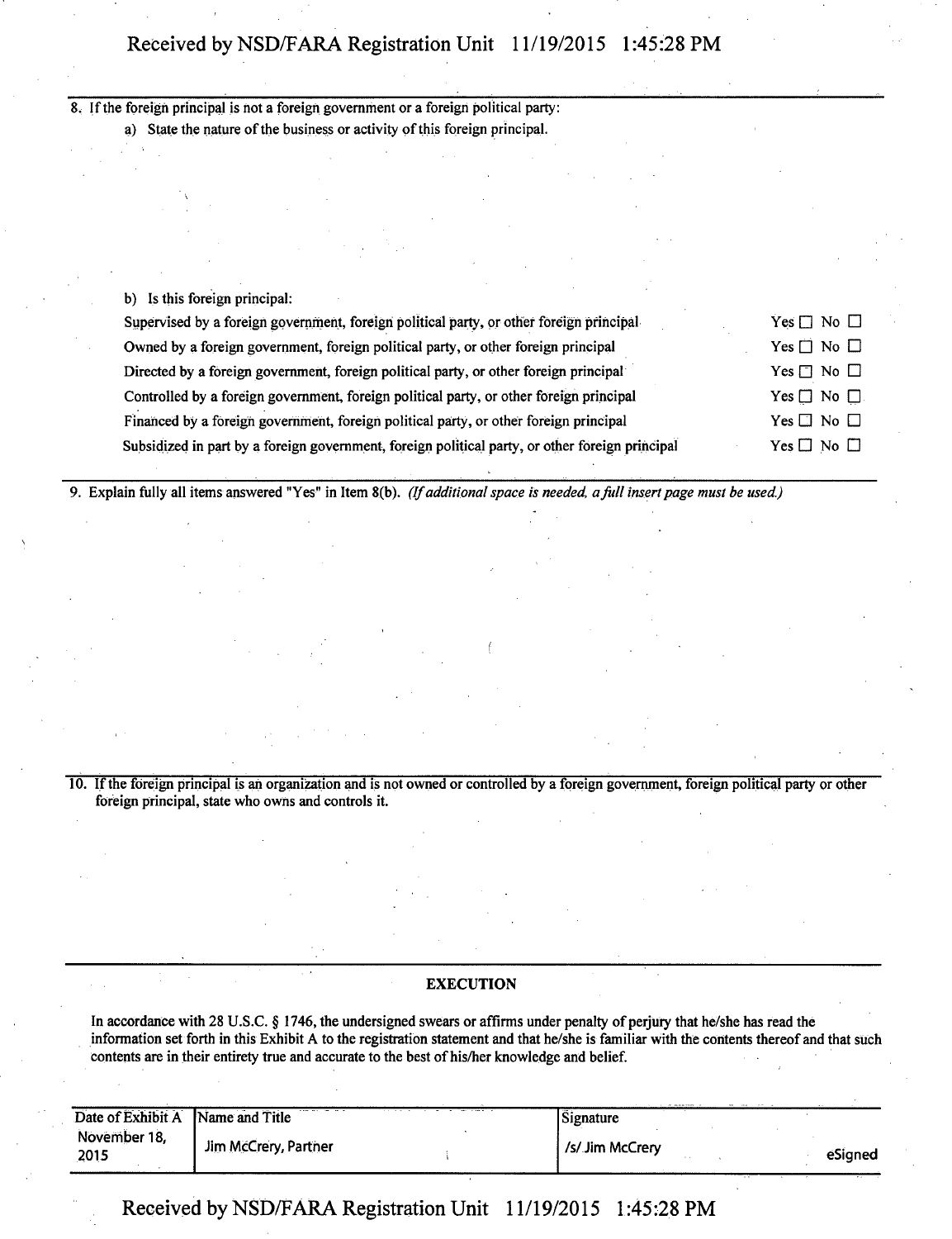| Received by NSD/FARA Registration Unit 11/19/2015 1:45:21 PM |                                           |  |
|--------------------------------------------------------------|-------------------------------------------|--|
|                                                              | OMB No. 1124-0004; Expires April 30, 2017 |  |

# **v.s. Department of Justice 1988 Exhibit B to Registration Statement Washington, DC 20530**<br> **Pursuant to the Foreign Agents Regist Pursuant to the Foreign Agents Registration Act of 1938, as amended**

INSTRUCTIONS. A registrant must furnish as an Exhibit B copies of each written agreement and the terms and conditions of each oral agreement with his foreign principal, including all modifications of such agreements, or, where no contract exists, a full statement of all the circumstances by reason of which the registrant is acting as an agent of a foreign principal. Compliance is accomplished by filing an electronic Exhibit B form at http://wwv.fara.gov.

*Privacy Act Statement. The filing of this document is required for the Foreign Agents Registration Act of 1938, as amended, 22 U.S.C. § 611 el seq.,*  for the purposes of registration under the Act and public disclosure. Provision of the information requested is mandatory, and failure to provide *the information is subject to the penalty and enforcement provisions established in Section 8 of the Act. Every registration statement, short form registration statement, supplemental statement, exhibit, amendment, copy of informational materials or other document or information filed with the Attorney General under this Act is a public record open to public examination, inspection and copying during the posted business hours of the Registration Unit in Washington, DC. Statements are also available online at the Registration Unit's webpage: http://www.fara.gov. One copy of every such document, other than informational materials, is automatically provided to the Secretary of State pursuant to Section 6(b) of the Act, and copies of any and all documents are routinely made available to other agencies, departments and Congress pursuant to Section 6(c) of the Act. The Attorney General also transmits a semi-annual report to Congress on the administration of the Act which lists the names of all agents registered under*  the Act and the foreign principals they represent. This report is available to the public in print and online at: http://www.fara.gov.

Public Reporting Burden. Public reporting burden for this collection of information is estimated to average .33 hours per response, including the time for reviewing instructions, searching existing data sources, gathering and maintaining the data needed, and completing and reviewing the collection of information. Send comments regarding this burden estimate or any other aspect of this collection of information, including suggestions for reducing this burden to Chief, Registration Unit, Counterespionage Section, National Security Division, U.S. Department of Justice, Washington, DC 20530; and to the Office of Information and Regulatory Affairs, Office of Management and Budget, Washington, DC 20503.

| 1. Name of Registrant      | 2. Registration No. |   |
|----------------------------|---------------------|---|
| <b>Capitol Counsel LLC</b> |                     | Х |

3. Name of Foreign Principal

Republic of Turkey (through Gephardt Group Government Affairs LLC)

#### Check Appropriate Box:

- 4.  $\boxtimes$  The agreement between the registrant and the above-named foreign principal is a formal written contract. If this box is checked, attach a copy of the contract to this exhibit.
- 5.  $\Box$  There is no formal written contract between the registrant and the foreign principal. The agreement with the above-named foreign principal has resulted from an exchange of correspondence. If this box is checked, attach a copy of all pertinent correspondence, including a copy of any initial proposal which has been adopted by reference in such correspondence.
- 6.  $\Box$  The agreement or understanding between the registrant and the foreign principal is the result of neither a formal written contract nor an exchange of correspondence between the parties. If this box is checked, give a complete description below of the terms and conditions of the oral agreement or understanding, its duration, the fees and expenses, if any, to be received.
- 7. Describe fully the nature and method of performance of the above indicated agreement or understanding.

Registrant is a subcontractor of Gephardt Group Government Affairs LLC. There is no formal written contact between Registrant and the foreign principal. See attached Services Agreement, signed by the foreign principal and Gephardt Group Government Affairs LLC.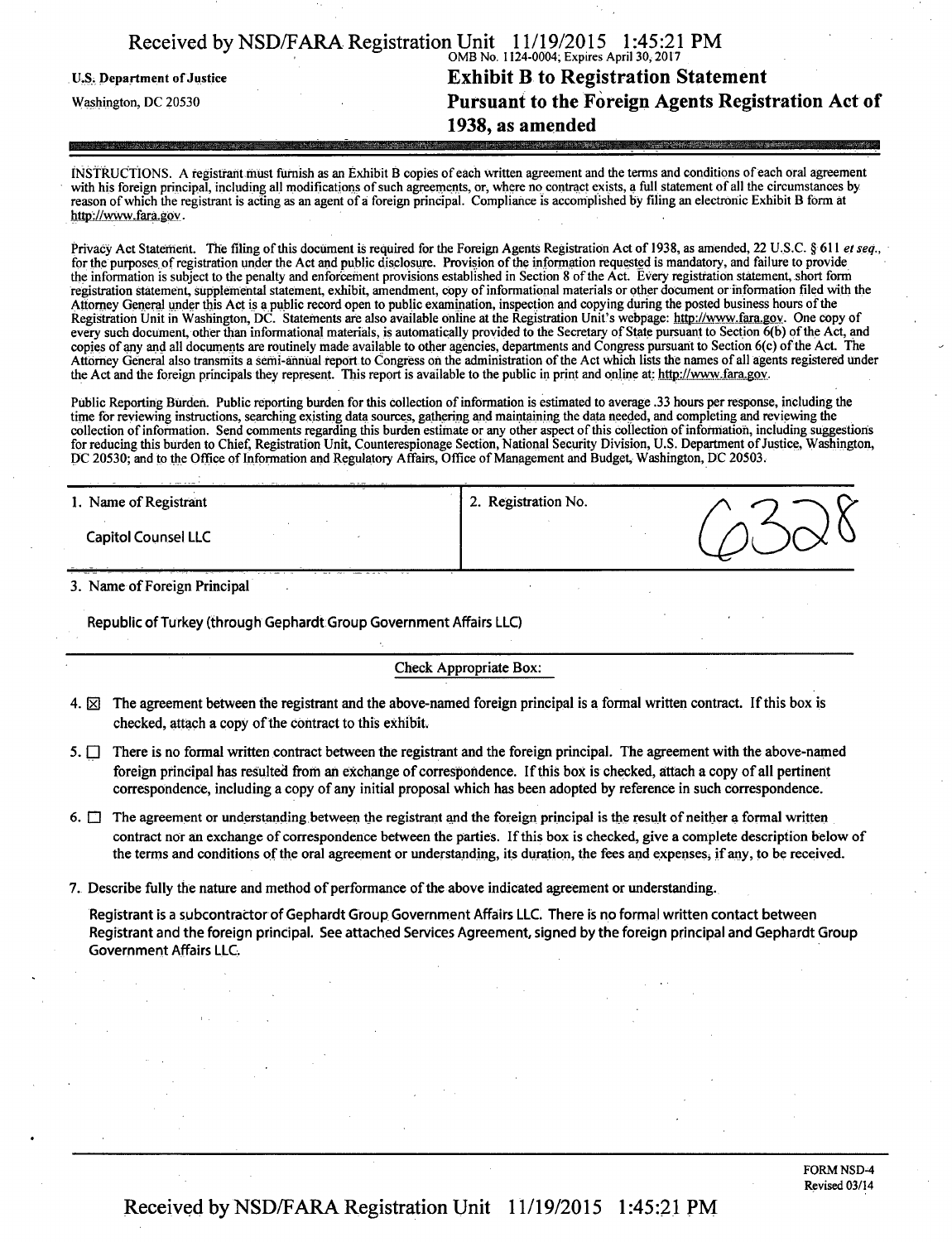# Received by NSD/FARA Registration Unit 11/19/2015 1:45:21 PM

8 . Describe fully the activities the registrant engages in or proposes to engage in on behalf of the above foreign principal.

Refer to the attached Services Agreement,

9. Will the activities on behalf of the above foreign principal include political activities as defined in Section 1(o) of the Act and in the footnote below? Yes  $\boxtimes$  No  $\Box$ the footnote below? Yes  $\boxtimes$ 

If yes, describe all such political activities indicating, among other things, the relations, interests or policies to be influenced together with the means to be employed to achieve this purpose.

Refer to the attached Services Agreement.

#### **EXECUTION**

In accordance with 28 U.S.C. § 1746, the undersigned swears or affirms under penalty of perjury that he/she has read the information set forth in this Exhibit B to the registration statement and that he/she is familiar with the contents thereof and that such contents are in their entirety true and accurate to the best of his/her knowledge and belief.

| Date of Exhibit B | Name and Title       | Signature                                                                                                                                                                                 |  |
|-------------------|----------------------|-------------------------------------------------------------------------------------------------------------------------------------------------------------------------------------------|--|
| November 18, 2015 | Jim McCrery, Partner | I/s/ Jim McCrery<br>eSianed                                                                                                                                                               |  |
|                   |                      | Footnote: "Political activity," as defined in Section 1(o) of the Act, means any activity which the person engaging in believes will, or that the person intends to, in any way influence |  |

Footnote: "Political activity," as defined in Section 1(o) of the Act, means any activity which the person engaging in believes will, or that the person intends to, in any way influence any agency or official of the Govern domestic or foreign policies of the United States or with reference to the political or public interests, policies, or relations of a government of a foreign country or a foreign political party. "

**Received by NSD/FARA Registration Unit 11/19/2015 1:45:21 PM**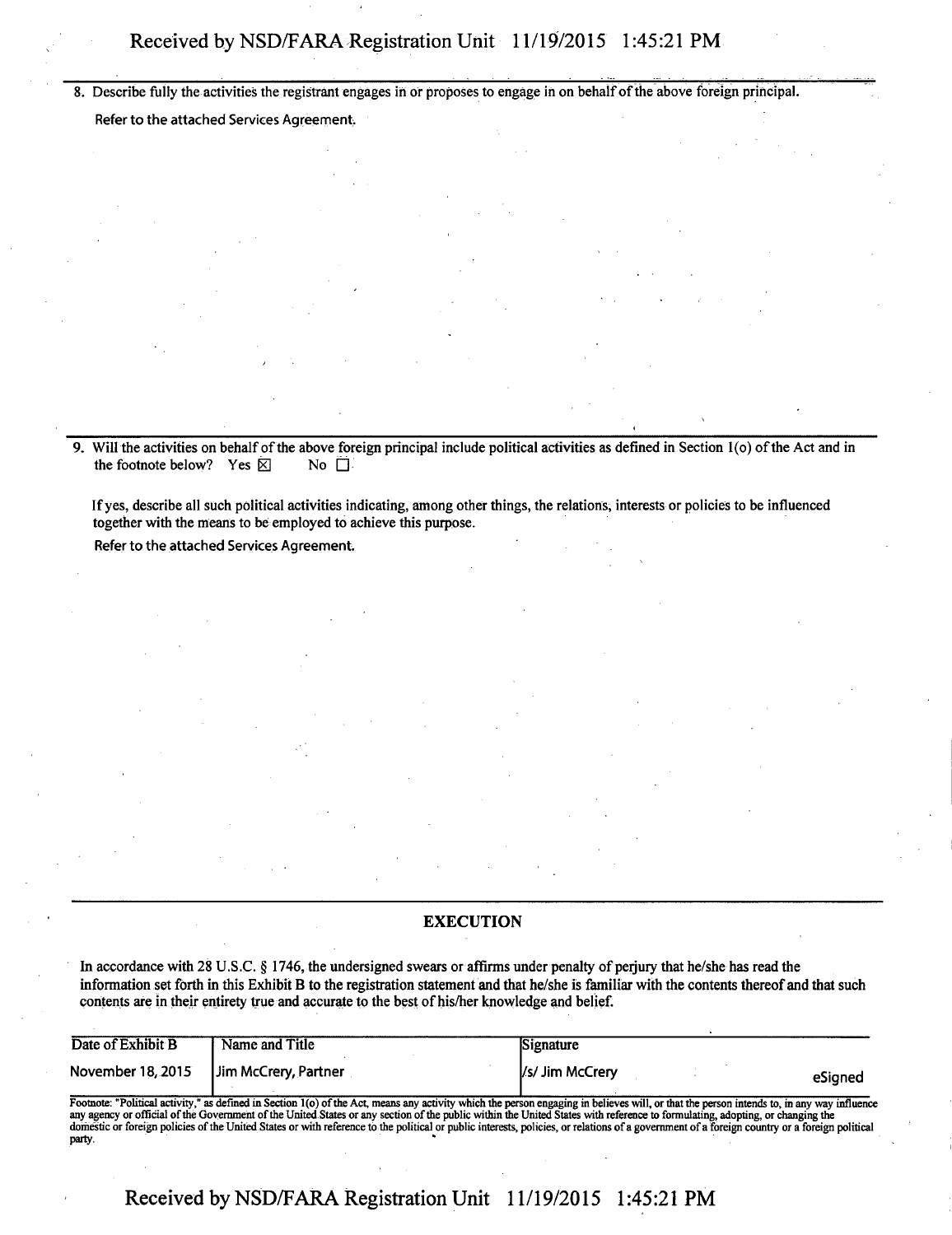# **Attachment to Exhibit B to Registration Statement**

**Pursuant to Foreign Agents Registration Act of 1938, as amended** 

# **Capitol Counsel LLC**

**Copy of Signed Contract**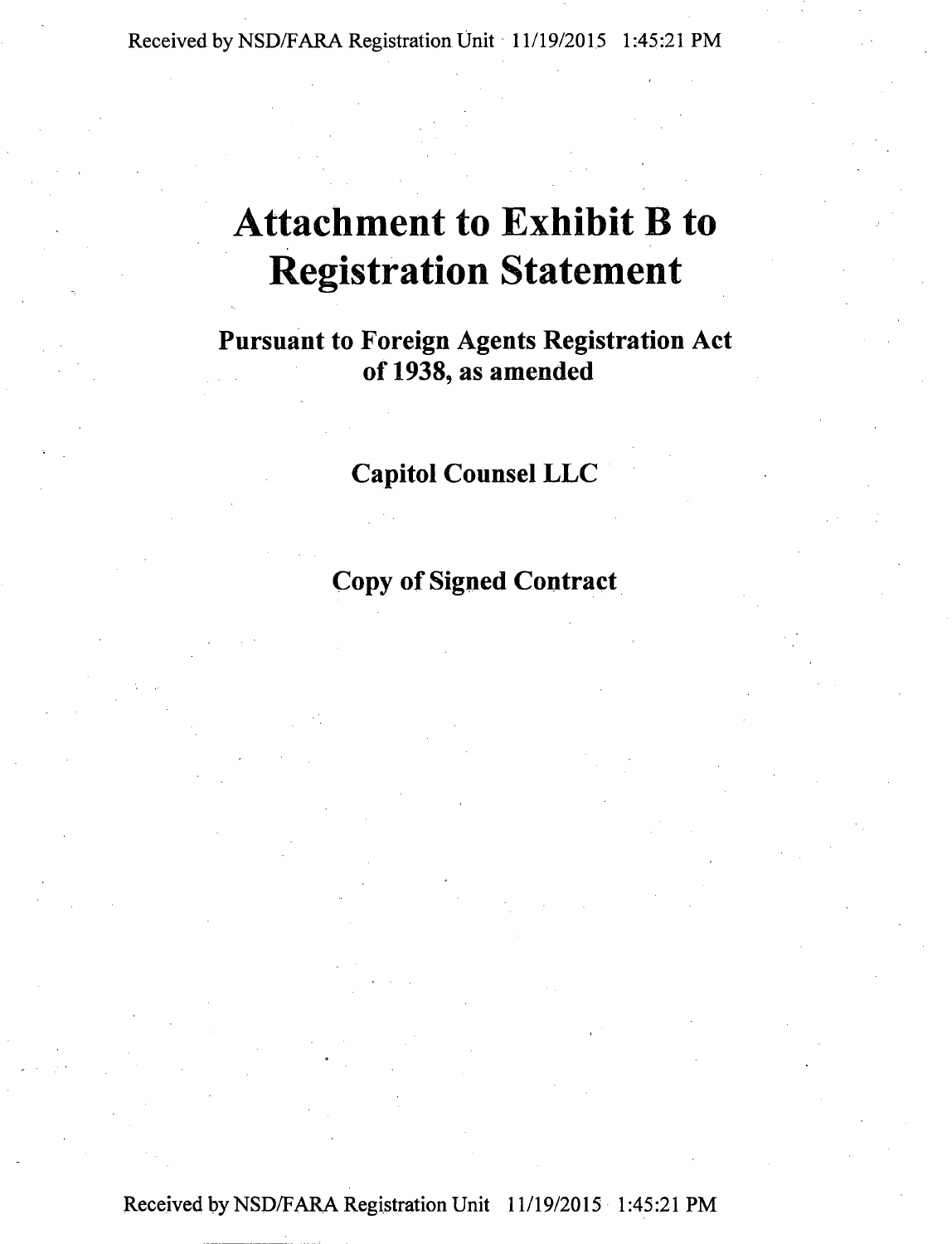

**November 13,2015** 

**The Honorable Jim McCrery Partner Capitol Counsel, LLC 700 13\* Street, N.W. Second Floor Washington, DC 20005** 

**Dear Mr. McCrery:** 

**Gephardt Group Government Affairs, LLC ("Gephardt Government Affairs") has been engaged by the Government of the Republic of Turkey ("Turkey") to provide, as an independent**  contractor, lobbying and government relations services to Turkey, in accordance with the **provisions of an agreement between Turkey and Gephardt Government Affairs ("Services**  Agreement"). An executed copy of the Services Agreement is attached as Appendix 1. The **provisions of the Services Agreement are incorporated herein and made a part hereof.** 

**With this agreement Gephardt Government Affairs is engaging Capitol Counsel, LLC ("Capitol Counsel") to provide, as a subcontractor to Gephardt Government Affairs, certain of the services that are to be provided by Gephardt Government Affairs to Turkey in accordance with the provisions of the Services Agreement. The services to be provided by Capitol Counsel consist of the services identified and described in Appendix 2 and such other services as Gephardt Government Affairs and you may agree from time to time.** 

**the term of Capitol Counsel's engagement as a subcontractor is November 16, 2015 until December 31,2015. The engagement may be terminated by Gephardt Government Affairs or by you at any time by notice delivered to the other 14 days in advance of the effective date of termination.** 

**As compensation for the services rendered by Capitol Counsel during the period of your engagement, Gephardt Government Affairs will pay Capitol Counsel a monthly fee of \$32,000 payable as specified in the attached Services Agreement. The payment for November will be prorated to reflect the start date of the contract. The amount of the fees payable to Capitol Counsel in or for the month in which the termination of the engagement occurs will be prorated on the basis of the number of days in that month prior to the effective date of termination.** 

**Gephardt Government Affairs and Turkey, in accordance with the provisions of the Services Agreement, have agreed that the amounts due as fees for services performed by Gephardt Government Affairs and by Capitol Counsel as a subcontractor to Gephardt Government Affairs will be paid to Gephardt Government Affairs by Turkey in installments. The fees due Capitol Counsel as compensation for the services rendered in each period of portion thereof in each period of your engagement will be paid to you by Gephardt Government Affairs** 

**1101 K Street NW • Suite 310\* Washington, OC 20005 • Office: (202) 403-2150 • Fax: (202) 403-2048**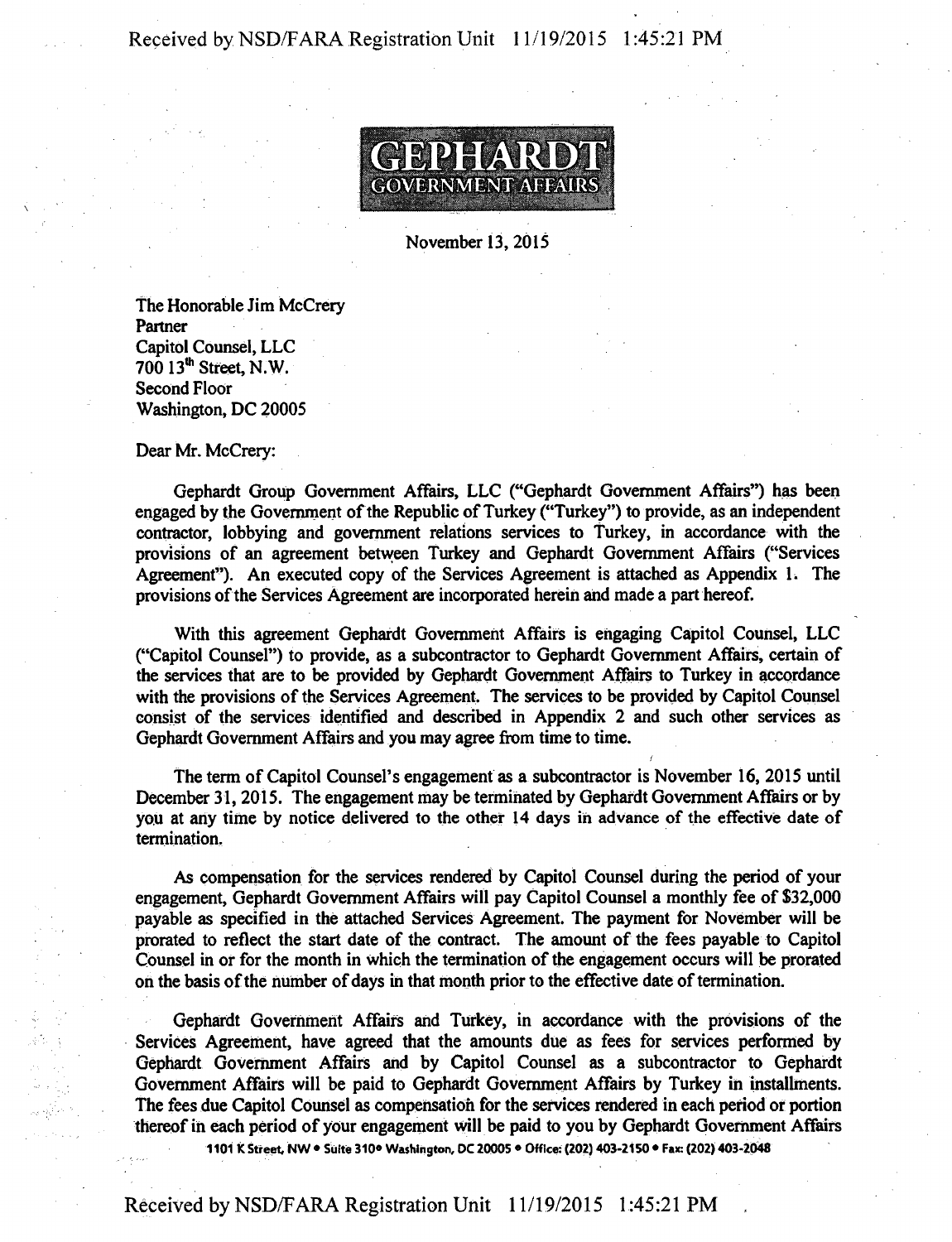**not more than ten days after the receipt by Gephardt Government Affairs from Turkey of the amount due as fees for services rendered by Gephardt Government Affairs and by you in that period.** The contract of the contract of the contract of the contract of the contract of the contract of the contract of the contract of the contract of the contract of the contract of the contract of the contract of the

**Unless and except as Gephardt Government Affairs and Capitol Counsel otherwise agree, all costs and expenses incurred by you in the performance of the services to be provided by you in the period of your engagement will be borne and paid by you.** 

**The relationship between Gephardt Government Affairs and you will be that of independent contractor and not that of partners, joint venturers, principal and agent or otherwise. Without the prior consent of the other, neither will be authorized to bind or obligate the other or, except as provided herein and in the Services Agreement, to act for or on behalf of the other.** 

**Capitol Counsel has represented to Gephardt Government Affairs that Capitol Counsel's engagement by Gephardt Government Affairs, and the performance of the services to be rendered by Capitol Counsel as a subcontractor, do not and will not constitute a default or breach of the provisions of any agreement or contract between Capitol Counsel and any other person or a violation of any fiduciary or other obligation or duty of Capitol Counsel to any other person.** 

**Capitol Counsel agrees to comply with and to be bound by all of the provisions of the Services Agreement that are applicable to Capitol Counsel as a subcontractor to Gephardt Government Affairs.** 

**All notices, consents, and other communications by, to and between Gephardt Government Affairs and Capitol Counsel hereunder will be in writing and will be deemed to have been given or delivered and received when personally delivered, or when delivered, and receipt confirmed, by a nationally recognized overnight courier service, when mailed by certified mail, postage prepaid and return receipt requested, or when transmitted, and receipt confirmed, by facsimile or electronic mail to Gephardt Government Affairs at 1101 K Street, N.W.-, Suite 310, Washington, D.C. 20005, Facsimile Number (202) 403-2048 or Email Address: tomodonnell@gephardtde. com, Attention: Thomas J. O'Donnell, Managing Partner and to Capitol Counsel, LLC e/o Jim McCrery, Capitol Counsel, LLC, 700 13th Street, NW, Second Floor, Washington DC 20005, or**  Email Address: imccrery@capitolcounsel.com or to either at such other address, facsimile number or email address as may be specified by notice to the other.

**Neither Gephardt Government Affairs nor Capitol Counsel may assign the agreements contained herein or any interest therein without the consent of the other.** 

**This letter contains all of the agreements between Gephardt Government Affairs and Capitol Counsel with respect to Capitol Counsel's engagement as a subcontractor to Gephardt Government Affairs.** 

**The invalidity or unenforceability of any provision of any of the agreements contained herein will not affect the validity or enforceability of any other provision.** 

**These agreements will be performed in the District of Columbia and will be construed and**  enforced in accordance with the laws thereof and its rules with respect to conflicts of law.

**2**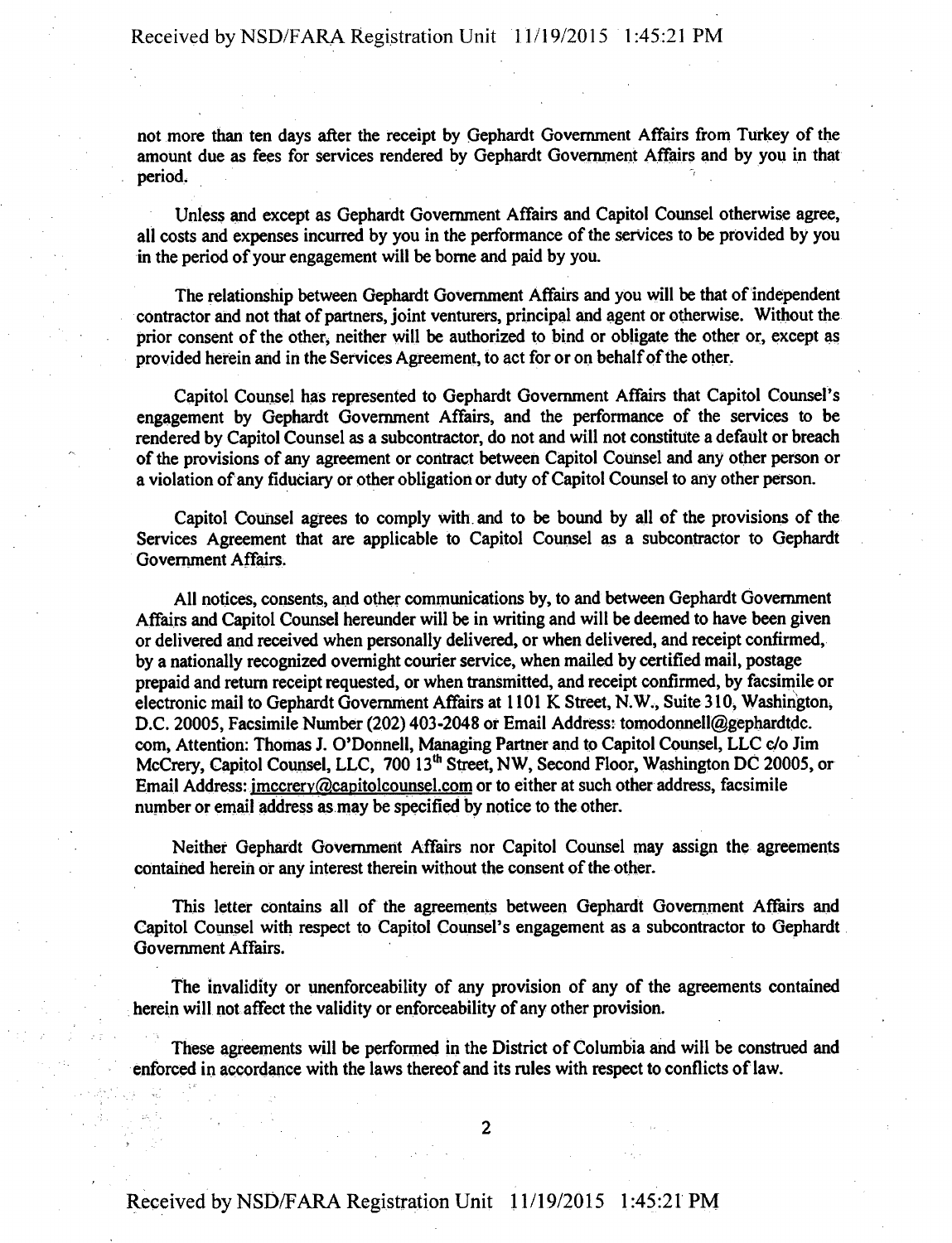The foregoing agreements and the rights and obligations of each of Gephardt Government Affairs and Capitol Counsel thereunder will survive the termination of Capitol Counsel's engagement as a subcontractor to the Gephardt Group and will be binding upon and inure to the benefit of each of Gephardt Government Affairs and Capitol Counsel and its respective affiliates, successors and assigns.

Please acknowledge your approval and acceptance of the foregoing agreements by executing and returning to me one of the enclosed copies of this letter. This letter, when executed by you and returned to me, will constitute a binding agreement between Gephardt Government Affairs and Capitol Counsel that will be enforceable in accordance with its terms and that cannot be modified or amended or terminated except by written instrument executed by Gephardt Government Affairs and Capitol Counsel.

Very truly yours,

 $10022$ 

Thomas J. O'Donnell Managing Partner Gephardt Group Government Affairs, LLC.

Jim McCrery hereby acknowledges his approval and acceptance of the foregoing agreements between Capitol Counsel, LLC and Gephardt Group Government Affairs, LLC.

Date: ////*5/20*/*k* 

By:

The Honorable Jim Mc<br>Partner

Received by NSD/FARA Registration Unit 11/19/2015 1:45:21 PM

 $3<sup>1</sup>$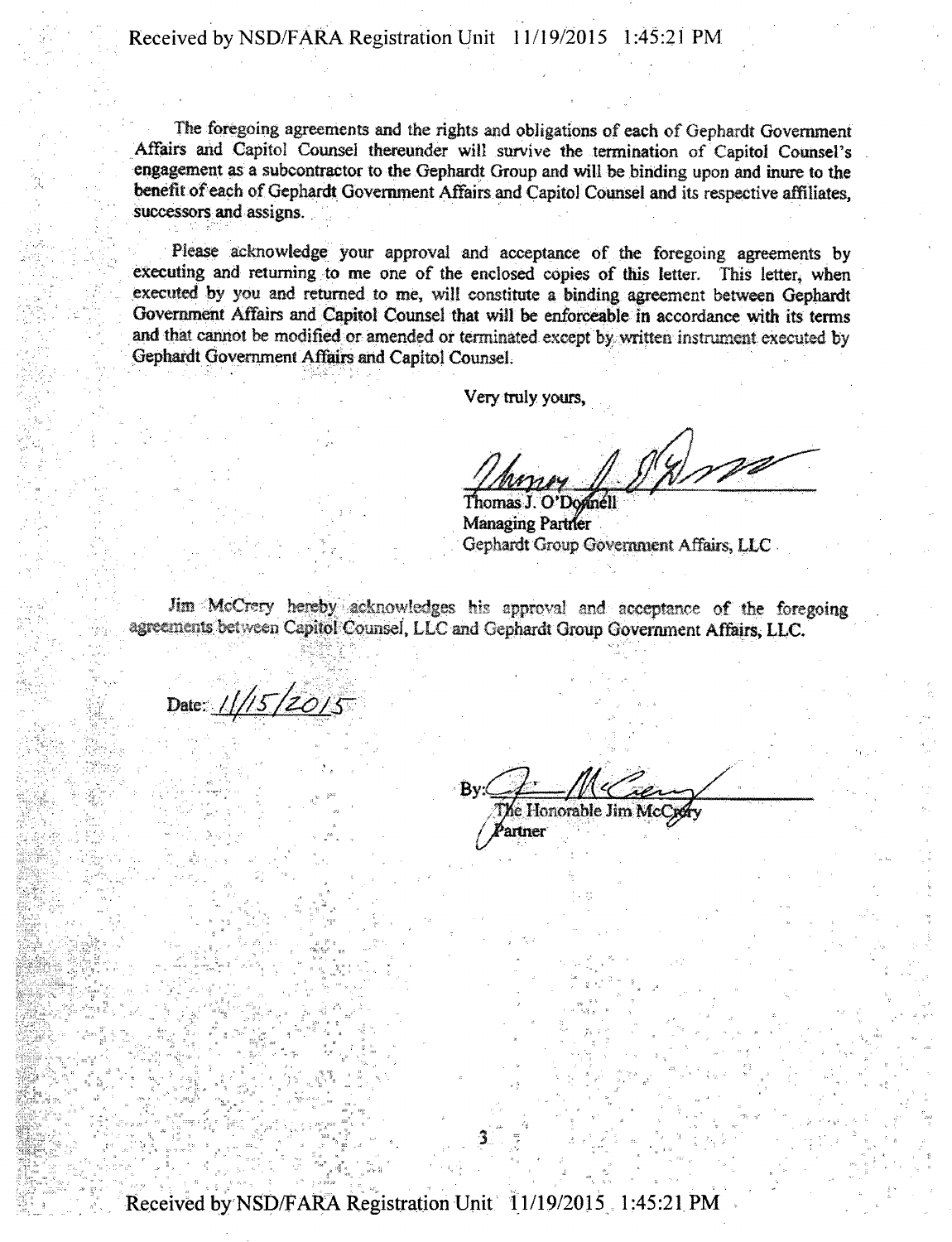## Received by NSD/FARA Registration Unit 11/19/2015 1:45:21 PM

#### **Appendix 1**

#### **SERVICES AGREEMENT**

THIS AGREEMENT is made between the Government of the Republic of Turkey ("Turkey"), a foreign sovereign, and the Gephardt Group Government Affairs LLC, a Delaware Limited Liability Company ("Gephardt Group").

1. Term: This Agreement shall be for ten months, commencing 1 March 2015 and expiring 31 December 2015.

2. Services: The Gephardt Group agrees to provide lobbying and government relations services to Turkey, which shall consist of those services ordinarily and customarily provided in representing a foreign sovereign before the United States Congress and Exscutive Branch. These services shall include, but not be limited to:

- (a) Proposing and pursuing passage of legislation and other U.S. government action that promotes Turkey's interests and provides a positive image of Turks, Turkey and the United States-Turkey relationship,
- (b) Preserving and enlarging the Congressional Caucus on Turkey and Turkish Americans,
- (c) Educating members of Congress and the Administration on issues of importance to Turkey,
- (d) Promptly notifying Turkey of any action in Congress or the Executive Branch on issues of importance to Turkey,
- (e) Preparing brief analyses of developments in Congress and the Executive Branch on particular issues of concern to Turkey,
- (f) Identifying official gatherings and social events to which Embassy personnel ought, in the Gephardt Group's opinion, attend, including to the extent possible, obtaining the necessary invitations,
- (g) Identifying and/or arranging speaking engagements locally and nationally for Embassy personnel or their appointed or suggested proxies in fora that will improve Turkey's image and advance its causes on Capitol Hill. Such would be, if so directed by Turkey, coordinated with Turkey's existing public relations service provider[s], and
- (h) Maintaining and forging alliances with other interest groups whose goals are similar to or shared by Turkey.

**1101 K Street NW • Suite 310 • Washington, DC 20005 • Office: (202) 403-2150 • Fax: (202) 403.2048** 

# Received by NSD/FARA Registration Unit 11/19/2015 1:45:21 PM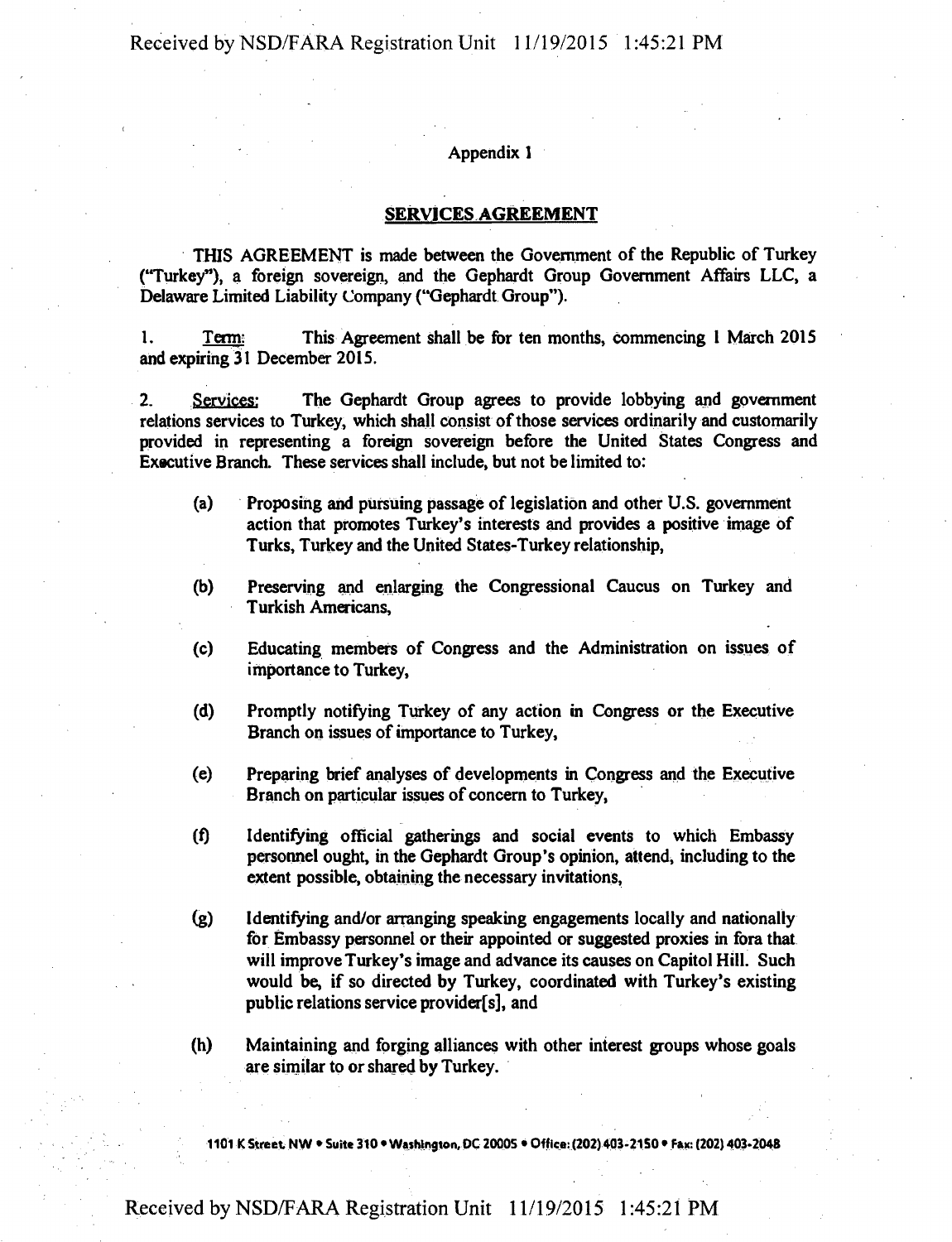#### **Personnel and Other Service Providers:**

- **(a) Except as noted below, the Gephardt Group shall compose its own team to achieve the best possible results in providing the services described above. It will provide Turkey at the earliest possible date a list of personnel, including an indication of their areas of expertise and/or how they will be utilized. This list will be updated from time to time as required.**
- **(b) The Gephardt Group will retain the services of Dickstein Shapiro LLP to serve as a subcontractor on this matter according to the following terms:** 
	- **i. Term of Subcontract: The subcontract shall commence on I March 2015 and expire 31 December 2015.**
	- **ii. Fees for Subcontractor: Dickstein Shapiro LLP shall be paid a monthly fee of \$ 32,000.00 for the term. The fees of the subcontractor shall be borne by Turkey and provided for in the fees remitted to the Gephardt Group {clause 4 below). The Gephardt Group is responsible for disbursing the fees to Dickstein Shapiro LLP on a regular basis.**
	- **iii. It is understood that Dickstein Shapiro LLP shall have the same obligations as the Gephardt Group in this Agreement and that the Gephardt Group and Dickstein Shapiro LLP have pledged to work together amicably.**
- **(c) The Gephardt Group will retain the services of Brian Forni to serve as a subcontractor on this matter according to the following terms:** 
	- **t. Term of Subcontract: The subcontract shall commence on 1 March 2015 and expire 31 December 2015.**
	- **ii. Fees for Subcontractor: Brian Fomi shall be paid a monthly fee of \$7,500.00 for the term The fees of the subcontractor shall be**  borne by Turkey and provided for in the fees remitted to the **Gephardt Group (clause 4 below). The Gephardt Group is responsible for disbursing the fees to Brian Forni on a regular basis.**
	- **iii. It is understood that Brian Fomi shall have the same obligations as the Gephardt Group in this Agreement and that the Gephardt Group and Brian FOrni have pledged to work together amicably.**
- **The Gephardt Group will retain the services of Lydia Borland to serve as a subcontractor on this matter according to the following terms: (d)**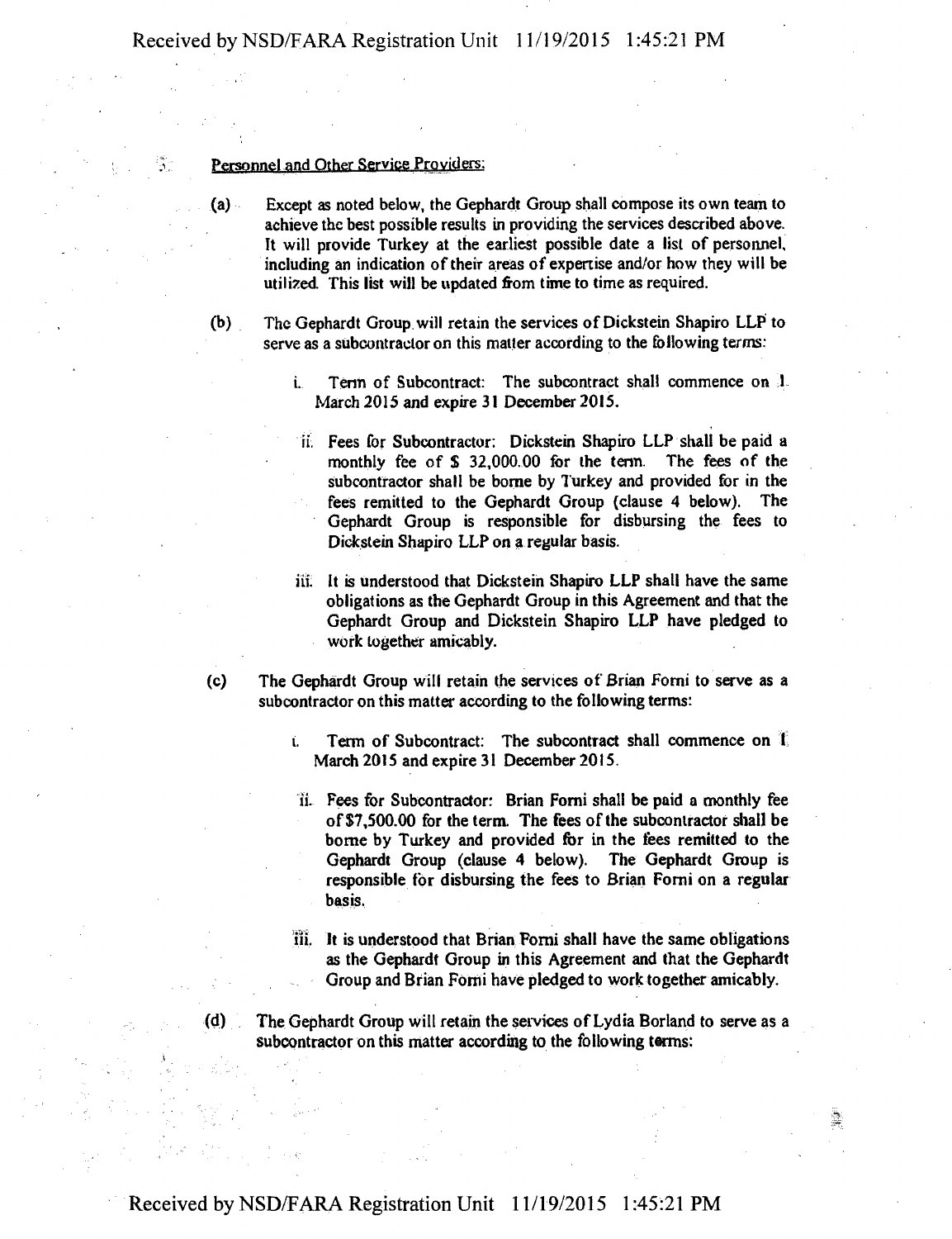- **i. Term of Subcontract: The subcontract shall commence on 1 March 2015 and expire 31 December 2015.**
- **ii. Fees for Subcontractor: Lydia Borland shall be paid a monthly fee of \$15,000.00 for the term. The fees of the subcontractor shall be borne by Turkey and provided for in the fees remitted to the Gephardt Group (clause 4 helow). The Gephardt Group is responsible for disbursing the fees to Lydia Borland on a regular basis.**
- **iii. It is understood that Lydia Borland shall have the same obligations as the Gephardt Group in this Agreement and that the Gephardt Group and Lydia Borland have pledged to work together amicably.**
- (e) The Gephardt Group will retain the services of Greenberg Traurig LLP **to serve as a subcontractor on this matter according to the following terms:** 
	- **i. Term of Subcontract: The subcontract shall commence on I March 2015 and expire 31 December 2015.**
	- **ii. Fees for Subcontractor: Greenberg Traurig LLP shall be paid a monthly fee of \$40,000.00 for the term. The fees of the subcontractor shall be borne by Turkey and provided for in the fees remitted to the Gephardt Group (clause 4 below). The Gephardt Group is responsible for disbursing the fees to Greenberg Traurig LLP on a regular basia**
	- **iii. It is understood that Greenberg Traurig LLP shall have the same obligations as the Gephardt Group in this Agreement and that the Gephardt Group and Greenberg Traurig LLP have pledged to work together amicably.**
- **(f) The Gephardt Group may retain the services of additional subcontractors and consultants as deemed necessary to assist the firm, provided that these subcontractors and consultants do not bring any additional financial burden to Turkey. Such additional subcontractors and consultants may be retained and terminated at the Gephardt Group's discretion. The Gephardt Group shall be solely responsible for compensating any such additional subcontractors and consultants.**
- **(g) Should for any reason Turkey request that the Gephardt Group discontinue the services of any subcontractor named in this Agreement, the Gephardt Group shall immediately terminate the relevant subcontract, applying the same terms described in Item 6 below.**
-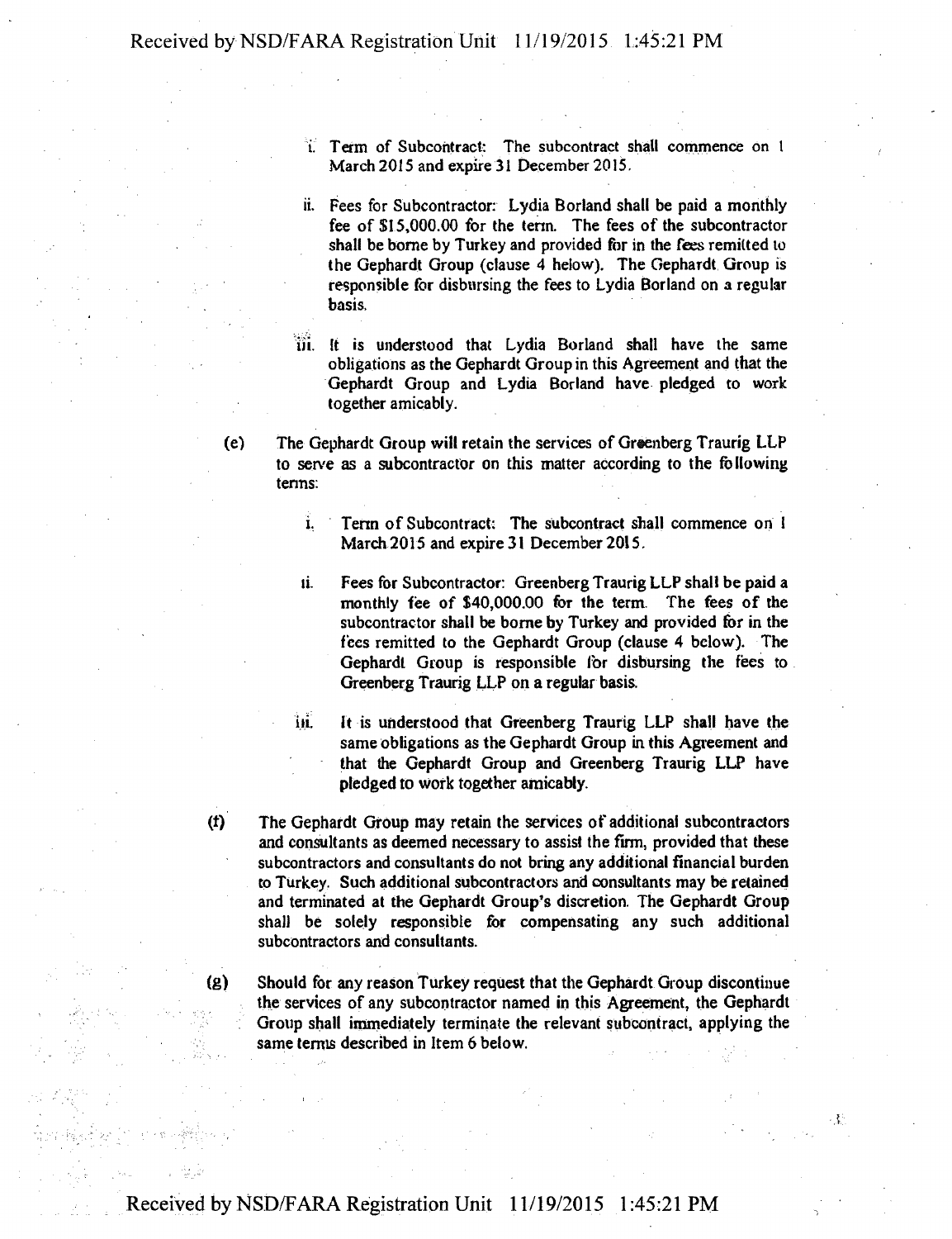**(h) The Gephardt Group agrees to share information and work amicably with Turkey's other service providers as identified by the Turkish Embassy.** 

**4. Fees: Turkey agrees to pay the Gephardt Group a total of \$ 1,700,000.00**  in US dollars for the services described in this Agreement to be performed by the **Gephardt Group, the subcontractors listed above, and any additional subcontractors that it may retain The payments to the Gephardt Group shall be made in the following installments: \$425,000 within 5 business days following the signing of the service agreement, \$425,000 no later than 30 June 2015, \$425,000 no later than 30 September 2015; and \$425,000 no later than 31 December 2015. Prior to these payments, the Gephardt Group shall submit a written report to Turkey about its work during the preceding period as described in Section (7) below.** 

**5. Additional Costs and Expenses: Should the Gephardt Group incur extraordinary costs and expenses on Turkey's behalf that arc not otherwise contemplated in the fees described above, Turkey shall reimburse these costs provided that Turkey gives explicit advance approval.** 

#### **6. Termination:**

- **(a) This Agreement shall terminate upon its natural expiration if not renewed.**
- **(b) Either party may terminate this Agreement at any time prior to its natural expiration subject to fourteen (14) days advance written notice. In this event, Turkey shall pay Gephardt Group its pro-rata share of earned fees apportioned on a daily basis through the end of the notice period.**
- **(c) Should this Agreement terminate prior to its natural expiration, any fees paid to the Gephardt Group by Turkey that exceed the pro-rata share of earned fees apportioned on a daily basis up to the date of termination shall be refunded by the Gephardt Group to Turkey.**

**7. Monthly Reporting and Quarterly Performance Assessment: The Gephardt Group shall provide monthly a written report to Turkey succinctly describing its work on Turkey's behalf. Such reports need not include calculations of the time spent by the individual members of the Gephardt Group team. Further, every three months, or as often as Turkey may desire, the Gephardt Group shall present to Turkey a written assessment of its performance during the preceding period. If, upon reviewing the assessment, Turkey is not satisfied with the Gephardt Group's performance, Turkey may, at its sole discretion, terminate this Agreement according to the terms stated herein.** 

**8. . Privileged Information: The Gephardt Group will use all permissible efforts to protect privileged communications or other confidential information developed by it or provided to it by Turkey during the term of this Agreement. This obligation shall survive the termination of this Agreement and any renewals for a period of not less than two years. Upon the termination of this Agreement and any renewals Turkey may request from the Gephardt Group the return of any documents or other information provided by Turkey.**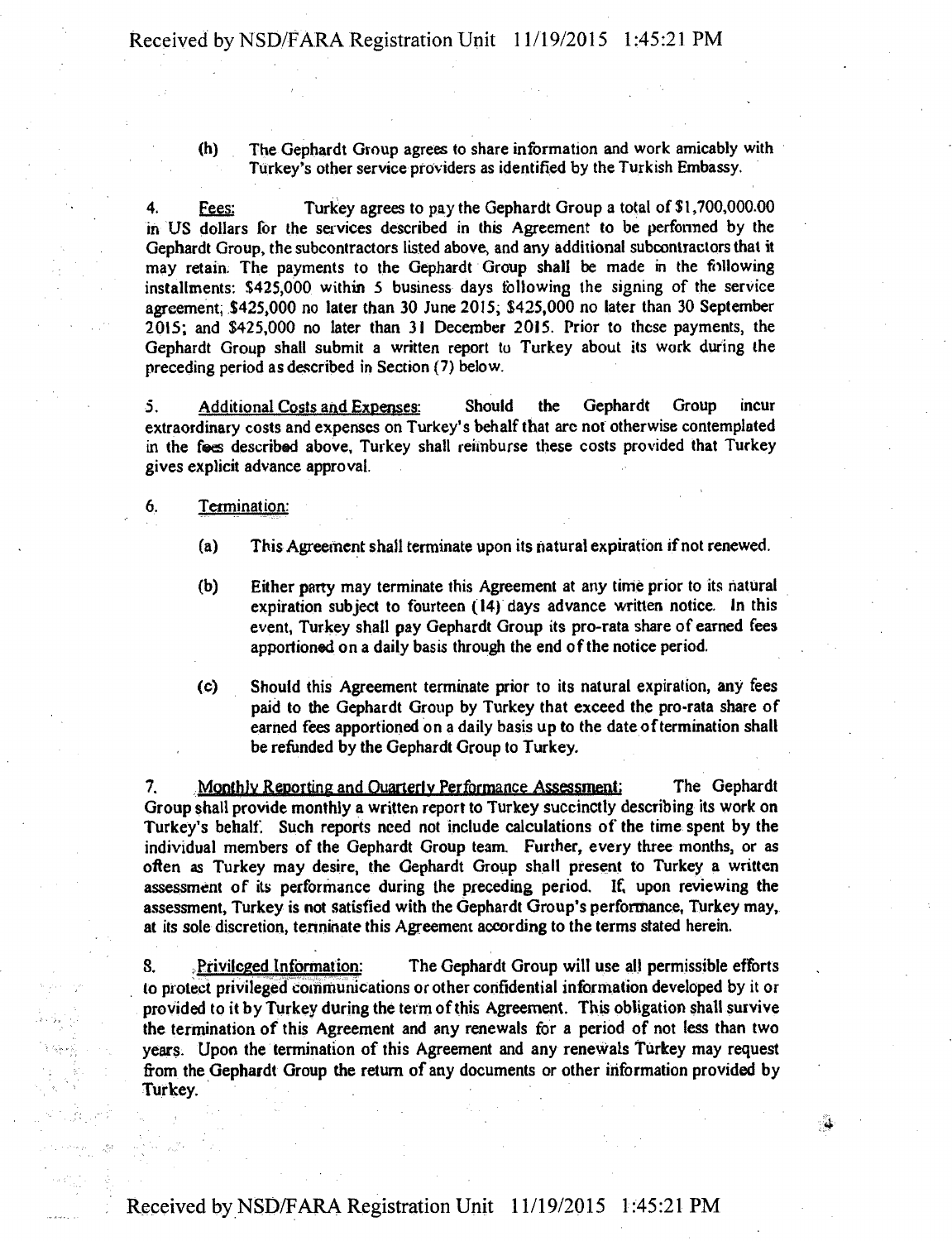**9. Registration and Disclosure: The Gephardt Group and any subcontractors it may employ shall separately and individually comply with any and all restrictions and requirements, including filing and other disclosure, of the Foreign Agents Registration Act, the Lobbying Disclosure Act, the Ethics Reform Act of 1989, the Foreign Corrupt Practices Act, the Honest Leadership and Open Government Act, and other applicable laws and regulations of the United States and the District of Columbia.** 

**11. Conflicts: Turkey acknowledges Gephardt Group's breadth of practice, which give rise to the potential that it may represent clients in unrelated matters whose interests are contrary to Turkey's. Nonetheless, even the appearance of a conflict could render unproductive the relationship contemplated by this Agreement. Therefore, the Gephardt Group shall endeavor not only to avoid actual conflicts, but the appearance of conflicts as well. To that end, the Gephardt Group shall comply with all applicable provisions of the District of Columbia Bar Code of Professional Conduct. It shall also immediately assess whether it represents any clients whose interests are contrary to Turkey. If so, then it shall inform Turkey and then Turkey and the Gephardt Group shall work together to determine whether and how to resolve any apparent or actual conflict. Only on a caseby-case basis will Turkey acknowledge that a concurrent representation in an unrelated matter is appropriate. In order to assist in the process of identifying potential conflicts, the Gephardt Group shall consult with the Turkish Embassy's legal counsel in identifying**  those issues, which, if addressed in other client matters, may present a conflict.

**12. Choice of Law: This Agreement shall be governed by, and construed in accordance with, the laws of the Republic of Turkey. The Turkish Republic courts located in Ankara, Turkey shall be the venue for resolving any dispute related to the interpretation and application of this Agreement that cannot otherwise be settled amicably by the parties.** 

**13. Powerto Bind: Absent the express written consent of Turkey, neither the Gephardt Group nor its consultants and subcontractors have authority to bind Turkey in any manner whatsoever.** 

S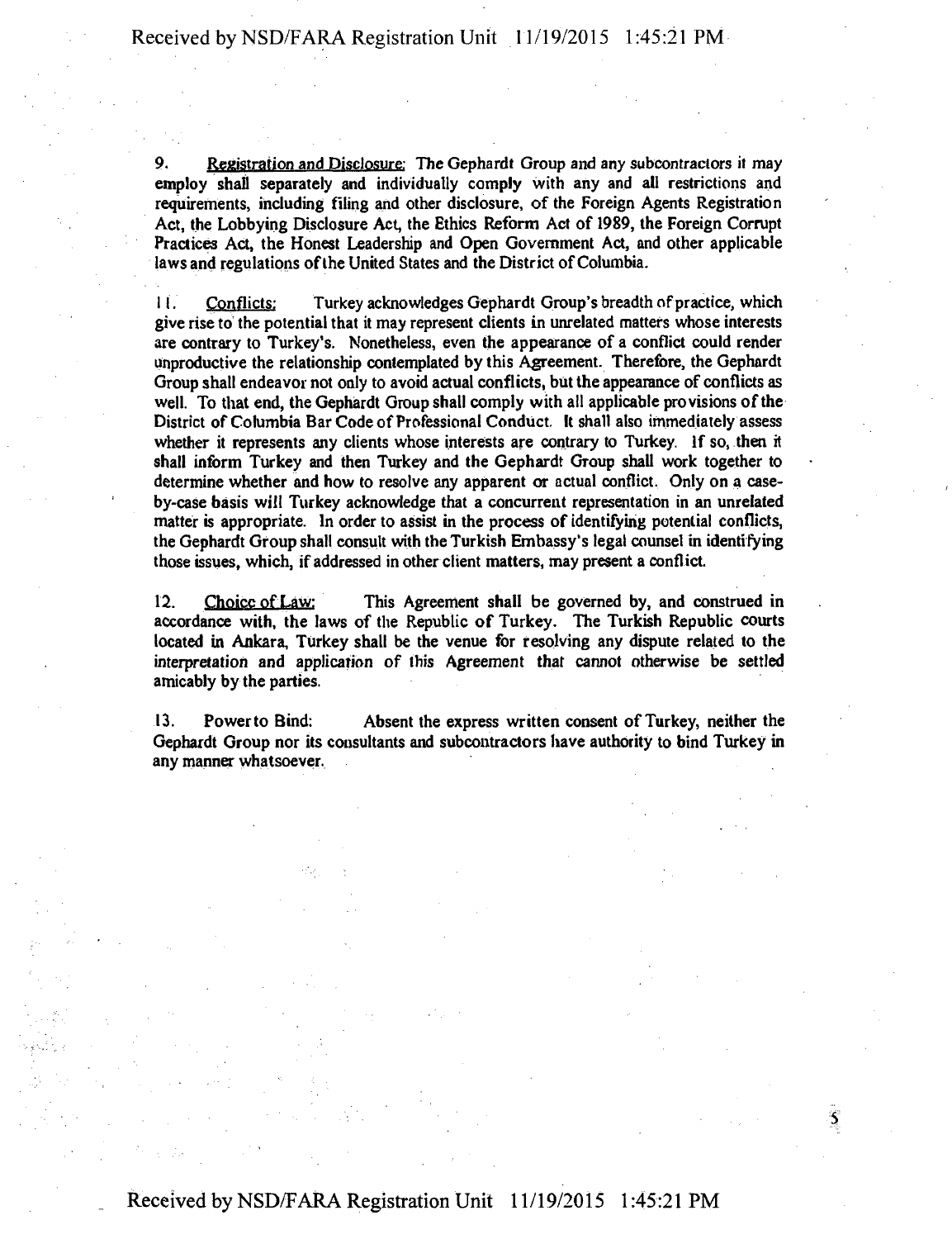FOR THE GOVERNMENT OF THE<br>REPUBLIC OF TURKEY By:  $\mathfrak{g}_{\mathfrak{m}}$  Kilk Ttrrfeish Ambassador to the United States

1 March 2015 Date

## FOR GEPHARDT GROUP GOVERNMENT AFFAIRS LLC

**Jounell** Wν.

\/homgyO'Donnel<br>\4hinaging **Partner** 

1 March 2015 Date

Ĝ,

Received by NSD/FARA Registration Unit 11/19/2015 1:45:21 PM